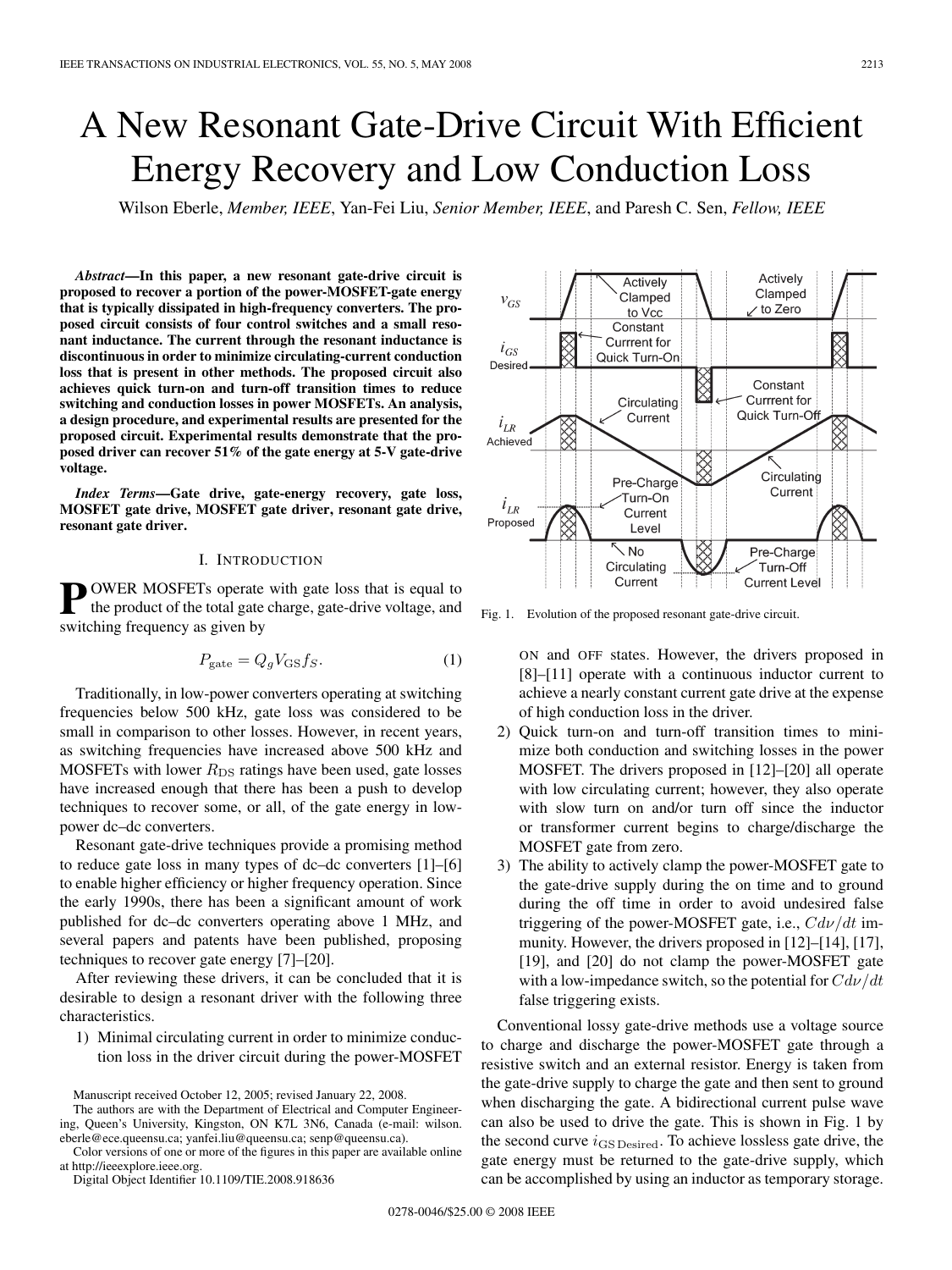

Fig. 2. Proposed resonant gate-drive circuit.

Conveniently, an inductor can also be used as a current source to drive the gate. However, the inductor current cannot step to achieve the desired gate current source, so in the method proposed in [7], the inductor current is a continuous one that is triangular in shape, as shown by the  $i_{LR \text{ Achieved}}$  curve in Fig. 1.

Other previously proposed resonant gate-drive methods allow the inductor current to go discontinuous. However, they suffer from slow transition times since the power-MOSFETgate capacitance begins to charge when the inductor current starts at zero. Therefore, if it is possible to combine the benefits of the two methods, namely, discontinuous inductor current and relatively constant drive current in [7], then an optimal resonant gate driver can be achieved. This idea is presented in the curve labeled  $i_{LR$  Proposed in Fig. 1. Because the inductor current cannot step, a charging interval is used so that the current reaches a precharge turn-on level before directing the current to the gate. After charging the power-MOSFET gate, this current can then be allowed to decrease while, at the same time, clamping the gate high. This idea can be implemented as shown in Section II. The driver logic is presented in Section IV. A design procedure and a design example are presented in Sections V and VI, respectively. The impact of  $R_G$  and other practical issues are presented in Section VII. Experimental results are presented in Section VIII, and conclusions are presented in Section IX.

#### II. PROPOSED CIRCUIT AND WAVEFORMS

A circuit is shown in Fig. 2, which can achieve the desired inductor-current wave shape  $i_{LR$  Proposed in Fig. 1. The circuit consists of four control switches and one small inductor. Switch Q represents the power MOSFET to be driven.

Figs. 3–5 can be used to explain the operation of the circuit in order to understand how the gate energy can be saved. The current paths during the four intervals of the turn-on stage are shown in Fig. 3. The current paths during the four intervals of the turn-off stage are shown in Fig. 4. The gating waveforms of the four control switches  $Q_1 - Q_4$ , along with the inductor current, gate current, power-MOSFET gate-to-source voltage, and gate-drive supply current, are shown in Fig. 5. It is noted that  $Q_1$  and  $Q_2$  are P-channel MOSFETs, so their control signals are active low. The ON state for the four gating signals of  $Q_1$ – $Q_4$  are shaded in Fig. 5.

The operation of the circuit is explained as follows. Initially, it is assumed that the power MOSFET is in the ON state before



Fig. 3. Current paths during the turn-on intervals.



Fig. 4. Current paths during the turn-off intervals.



Fig. 5. Proposed resonant gate-drive-circuit waveforms.  $Q_1 - Q_4$  are the gating waveforms for control MOSFETs  $Q_1-Q_4$ , with the shaded regions representing the ON states.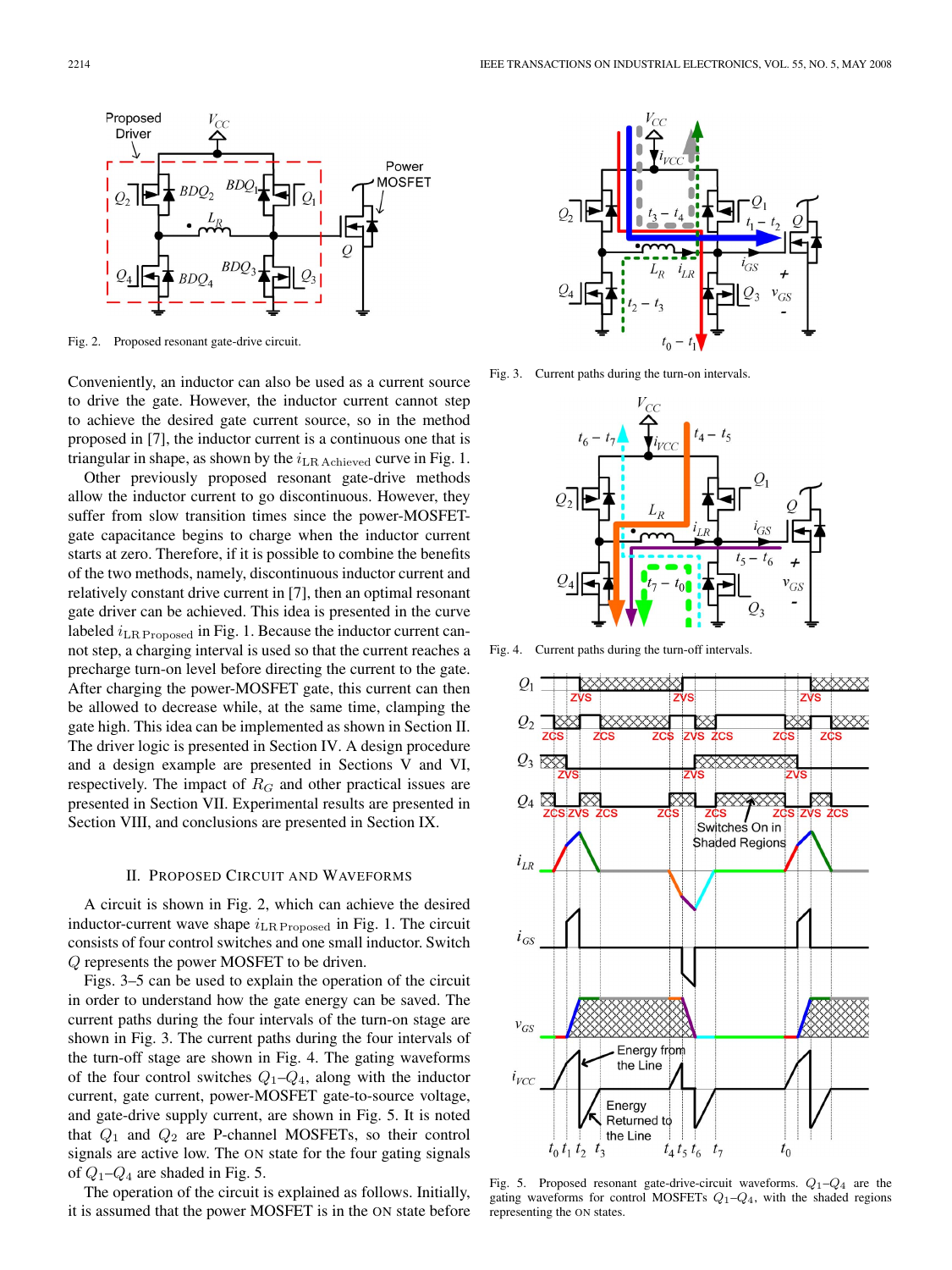time  $t_0$ ; only switches  $Q_3$  and  $Q_4$  are on, and the gate of  $Q$  is clamped to 0 V. In all cases, a small dead time (not shown) is added between the complementary transitions of  $Q_2$  and  $Q_4$ to eliminate shoot-through and allow zero-voltage switching (ZVS) or zero-current switching (ZCS).

*1)*  $t_0$ – $t_1$ : At time  $t_0$ ,  $Q_4$  turns off (with ZCS), and then  $Q_2$ turns on (with ZCS), allowing the inductor current to ramp up. The current path during this interval is  $Q_2 - L_R - Q_3$ . Because  $Q_3$  is in the ON state, the gate of  $Q$  is clamped low. The interval ends at time  $t_1$ .

2)  $t_1-t_2$ : At time  $t_1$ ,  $Q_3$  turns off (with approximate ZVS due to large shunt power-MOSFET-gate capacitance), which allows the inductor current to begin to charge the power-MOSFET gate. Because the dotted side of the inductor is clamped to the gate drive supply and the other side is connected to the gate capacitance of  $Q$ , the inductor current will continue to ramp up but with a reduced slope as the voltage across the gate capacitance increases. The current path during this interval is  $Q_2 - L_R - C_G$ , where  $C_G$  represents the equivalent gate capacitance of Q. This interval ends at time  $t_2$ , when  $\nu_{\text{GS}}$ reaches  $V_{\text{CC}}$ . If this interval is allowed to continue, the body diode of switch  $Q_1$  will allow the current to freewheel through  $Q_2-L_R-BDQ_1.$ 

3)  $t_2-t_3$ : At time  $t_2$ ,  $Q_2$  turns off, and  $Q_1$  and then  $Q_4$  turn on (both with ZVS), allowing the inductor current to conduct into the dot through the path  $Q_4 - L_R - Q_1$ . Most importantly, it is during this interval when the gate charging energy is returned to the gate-drive supply. This can be observed from the negative portion of the  $i_{\text{VCC}}$  curve in Fig. 5. Also, during this interval, the inductor voltage has become reverse biased, so the inductor current quickly ramps down toward zero. During this interval, the gate voltage of  $Q$  remains clamped to the gatedrive supply voltage  $V_{\text{CC}}$ . The interval ends when the inductor current reaches zero at time  $t_3$ .

4)  $t_3-t_4$ : At time  $t_3$ ,  $Q_4$  turns off (with ZCS), and then  $Q_2$ turns on (with ZCS), which allows any residual inductor current to freewheel through  $Q_2-L_R-Q_1$ . During this interval, the gate voltage of  $Q$  remains clamped to  $V_{\text{CC}}$ . The interval ends at time  $t_4$ , when the precharging interval for the turn-off cycle begins as dictated by the pulsewidth-modulation (PWM) signal.

*5)*  $t_4 - t_5$ : At time  $t_4$ , the turn-off precharging interval begins.  $Q_2$  turns off (with ZCS), and  $Q_4$  turns on (with ZCS). Because  $Q_1$  was previously on, the inductor current begins to ramp negative out of the dot through the path  $Q_1 - L_R - Q_4$ . During this interval, the gate voltage of Q remains clamped to  $V_{\text{CC}}$ . The interval ends at time  $t_5$ .

6)  $t_5-t_6$ : At time  $t_5$ ,  $Q_1$  turns off (with shunted ZVS from Q), which allows the inductor current to begin to discharge the power-MOSFET gate. Because the dotted side of the inductor is clamped to ground and the other side is connected to the gate capacitance of  $Q$ , the inductor current will continue to ramp negative but with a reduced slope as the voltage across the gate capacitance decreases. The current path during this interval is  $C_G-L_R-Q_4$ , where  $C_G$  represents the equivalent gate capacitance of Q. This interval ends at time  $t_6$ , when  $\nu_{GS}$ reaches zero. If this interval is allowed to continue, the body diode of switch  $Q_3$  will allow the current to freewheel through  $BDQ_3-L_R-Q_4.$ 



Fig. 6. Logic waveforms used to create the control-switch gating signals for  $Q_1 - Q_4$ .

*7)*  $t_6-t_7$ : At time  $t_6$ ,  $Q_4$  turns off, and  $Q_2$  and  $Q_3$  turn on (both with ZVS), allowing the inductor current to conduct out of the dot through the path  $Q_3 - L_R - Q_2$ . Most importantly, it is during this interval when the gate discharging energy is returned to the gate-drive supply. This can be observed from the negative portion of the  $i_{\text{VCC}}$  curve in Fig. 5. Also, during this interval, the inductor voltage has become reverse biased, so the inductor current quickly ramps down positive toward zero. During this interval, the gate voltage of Q remains clamped to ground. The interval ends when the inductor current reaches zero at time  $t_7$ .

*8)*  $t_7$ – $t_0$ : At time  $t_7$ ,  $Q_2$  turns off (with ZCS), and  $Q_4$  turns on (with ZCS), which allows any residual inductor current to freewheel through  $Q_3 - L_R - Q_4$ . During this interval, the gate voltage of Q remains clamped to ground. The interval ends at time  $t_0$  when the precharging interval begins and the entire process repeats as dictated by the PWM signal.

It can be observed from the operating intervals that energy is taken from the gate-drive supply during the following three intervals:  $t_0-t_1$ ,  $t_1-t_2$ , and  $t_4-t_5$ , and energy is returned to the gate-drive supply during the following two intervals:  $t_2-t_3$  and  $t_6$ – $t_7$ . Qualitatively, if the positive and negative amp–second area products are equal, then all of the gate energy can be recovered. However, because the real circuit will have losses in the control switches, control-switch predrivers, inductor, and power-MOSFET-gate resistance, all of the gate energy cannot be recovered, so the positive amp–second area will be greater than the negative amp–second area.

## III. LOGIC IMPLEMENTATION

The logic required to produce the gating signals for the four control switches  $Q_1 - Q_4$  is very simple. The logic waveforms used to create the three control signals for  $Q_1-Q_4$  are shown in Fig. 6. The only logic input to the gate-drive circuit is a PWM signal generated by the converter controller. In order to implement the appropriate precharging intervals, gate charging intervals, and energy return intervals, delay circuitry is required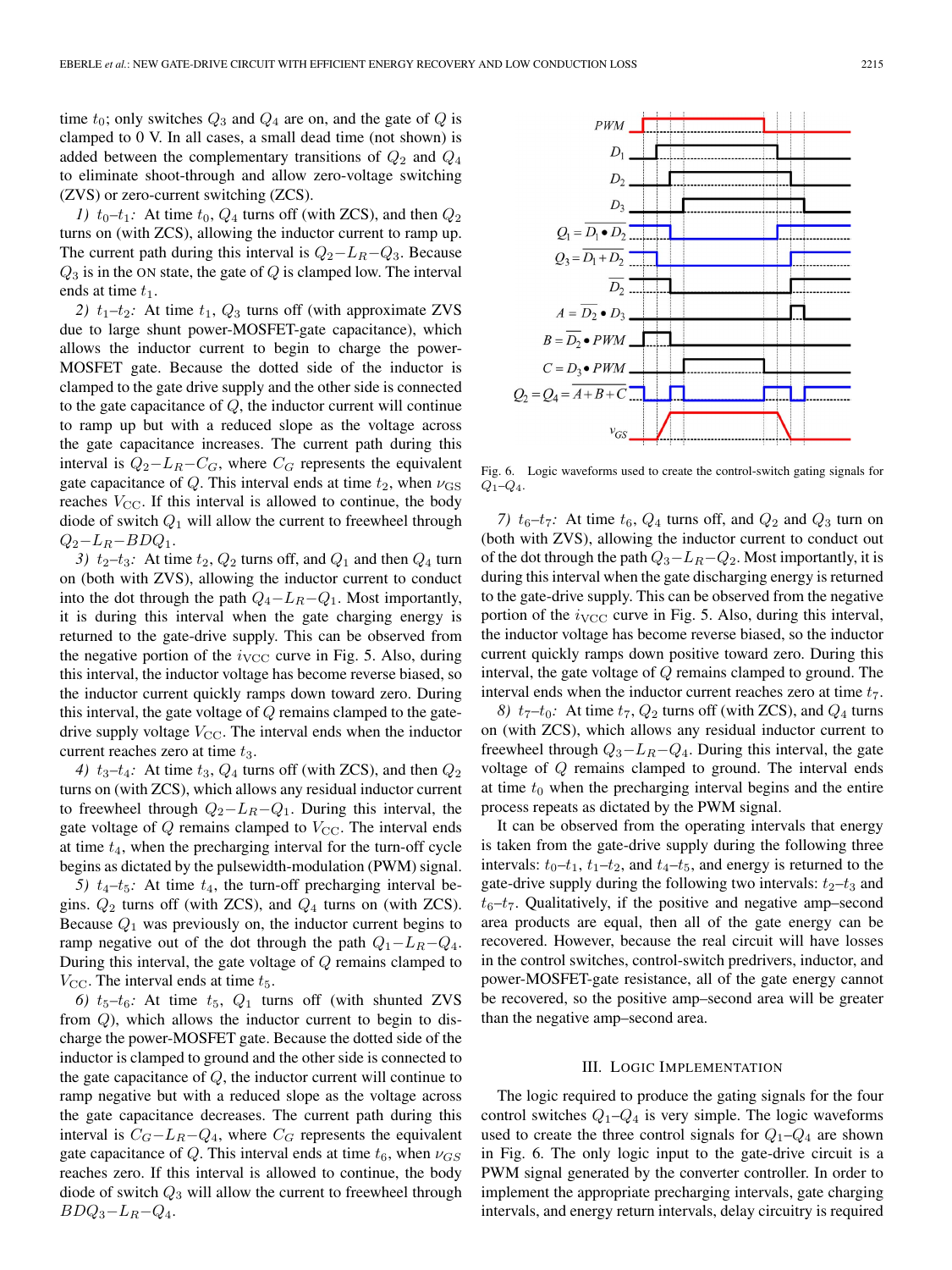$v_{GS}$ 

 $i_{LR}$ 

 $I_{avg} = C_G V_{CC} / t_{on}$ 

 $V_{CC}$ 

 $-i_{LR}(t_2)$ 

 $-i_{LR}(t_1)$ 

 $\Delta i_{LR}$ 

Fig. 7. Logic circuit used to create the control-switch gating signals for  $Q_1 - Q_4$ .

to delay the PWM signal for the appropriate times. The delayed signals are labeled  $D_1-D_3$ . The required gating signals for  $Q_1 - Q_4$  are given after the PWM signal using the logic functions labeled A–C.

The logic circuit used to create the three control signals for  $Q_1-Q_4$  is shown in Fig. 7. Tapped delay lines can be used for the delay elements. High-speed gates should be used for the logic elements. The predrivers consist of bipolar-junctiontransistor totem-pole pairs. Dead-time control is not needed for  $Q_1$  and  $Q_3$  because the logic creates a delay between their gating signals.

## IV. LOSS ANALYSIS

The sources of loss in the proposed driver include conduction losses in the driver switches, inductor, and MOSFET-gate resistance. In comparison to a conventional gate driver with two switches, the proposed resonant gate driver exhibits inductor core loss and additional gate loss in the extra two switches  $Q_2$  and  $Q_4$  in the left leg, which switch at three times the switching frequency. There is no additional switching loss in the proposed driver. In fact, because the right-leg switches with ZVS at turn on, some additional energy is saved in comparison to a conventional driver.

This section will focus on the conduction loss in the driver switches. The additional gate loss in  $Q_2$  and  $Q_4$  can be easily calculated by using (2), where  $Q_{G2}$  and  $Q_{G4}$  represent the total gate charge in switches  $Q_2$  and  $Q_4$ , respectively. Given this additional gate loss at three times the switching frequency, it is noted that switches  $Q_2$  and  $Q_4$  should be chosen to minimize both their conduction loss and additional gate loss, so it is reasonable to assume that they can be selected with lower gate charge and higher on resistances than  $Q_1$  and  $Q_3$ 

$$
P_{GQ2Q4} = 3f_S(Q_{G2} + Q_{G4})V_{\text{CC}}.\tag{2}
$$

In order to calculate conduction loss in the driver, the power MOSFET being driven is represented by an RC network consisting of its parasitic series gate resistance  $R_G$  and an equivalent gate capacitance  $C_G = Q_G/V_{CC}$  which is easily calculated by using the total gate-charge data from the device datasheet. During the ON state, the control switches can be represented



by series resistances  $R_1 - R_4$ . The inductor copper loss can be represented by an equivalent series resistance  $R_L$  which can be estimated or obtained from the datasheet.

The conduction loss in the proposed resonant gate driver can be determined by analyzing the losses during the three main states of the turn-on interval. This is clear because the turn-off interval is symmetrical with respect to the turn-on interval, so the turn-on losses can be doubled.

The detailed inductor-current and power-MOSFET gatevoltage waveforms are shown for the turn-on interval in Fig. 8. The actual inductor-current waveform will follow the shape given by the solid line with a nonlinear transition during the turn on of the gate voltage. Using a piecewise-linear approximation to simplify the analysis, the inductor-current waveform can be approximated using the dotted portion during  $t_{on}$ , so that the entire interval is given by the shaded region. The power-MOSFET-gate voltage will follow the solid line during turn on but can be approximated by the dotted line if it is assumed that the gate is driven by a constant current source of value  $I_{\text{avg}}$ during  $t_{on}$ .

In Fig. 8, the inductor-current precharge interval is labeled  $t_a$ , and it occurs from time  $t_0$  to  $t_1$ . The actual turn-on interval is labeled  $t<sub>b</sub>$ , which is also  $t<sub>on</sub>$ , and it occurs from time  $t<sub>1</sub>$  to  $t<sub>2</sub>$ . The ramp-down interval is labeled  $t_c$ , and it occurs from  $t_2$  to  $t_3$ .

It is useful to derive a few relationships before explaining the three intervals in greater detail. The first requirement is to determine or set the turn-on time  $t_{on}$  of the power MOSFET. This is usually dictated by the application. Once  $t_{on}$  is set, using the piecewise-linear approximation during the  $t<sub>b</sub>$  interval, the average inductor current is derived by using (3), which is simplified to (4) in order to determine  $I_{\text{avg}}$ 

$$
Q_G = I_{\text{avg}} t_{\text{on}} = C_G V_{\text{CC}}
$$
 (3)

$$
I_{\text{avg}} = \frac{Q_G}{t_{\text{on}}}.\tag{4}
$$

In order to simplify the analysis, it is useful to define the transition time  $t_{on}$  as a fraction of the switching period. By using  $F$  to denote the selected fraction of the switching period,  $t_{\rm on} = F/f_S.$ 



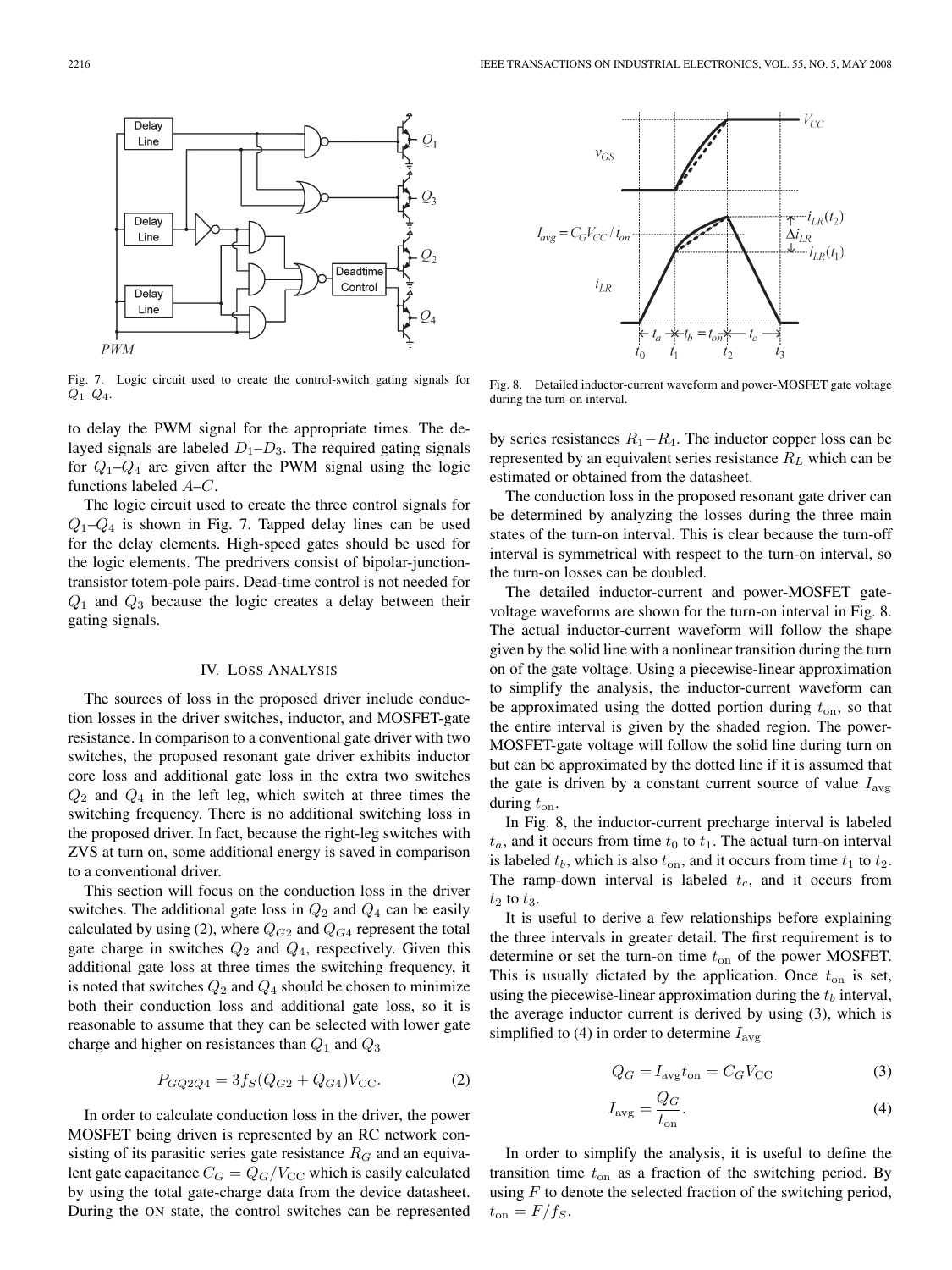

Fig. 9. Equivalent circuit during the precharge interval  $t_a$ .



Fig. 10. Equivalent circuit during the turn-on transition interval  $t_b$ .

The final useful relationship is to express the ripple portion of the inductor current during  $t_{on}$ . The actual equivalent circuit is complex, but because the power-MOSFET-gate capacitor voltage increases from zero to  $V_{\text{CC}}$  during  $t_{\text{on}}$ , then the average capacitor voltage during the interval is  $V_{\text{CC}}/2$ . By using this approximation, the ripple-current component  $\Delta i_{LR}$  can be approximated using

$$
\Delta i_{\rm LR} = \frac{V_{\rm CC}}{2} \frac{F}{f_S} \frac{1}{L_R}.
$$
 (5)

The analysis of the three intervals is explained as follows.

*1)*  $t_a$ : The equivalent circuit during  $t_a$  is shown in Fig. 9. During this interval, switches  $Q_2$  and  $Q_3$  are on, so the circuit is a series RL circuit consisting of  $R_2, R_L, R_3$ , and  $L_R$ , where the resistances  $R_2$ ,  $R_L$ , and  $R_3$  have been lumped together as  $R_a$  ( $R_a = R_2 + R_L + R_3$ ). Because the inductor value ultimately determines the duration of the three turn-on transition time intervals and the ripple current  $\Delta i_{LR}$ , it is useful to express the power consumption  $P_a$  as a function of the inductor value. It can be shown that  $t_a$  and  $P_a$  can be expressed as

$$
t_a = \frac{L_R}{V_{\rm CC}} \left[ \frac{Q_G f_S}{F} - \frac{V_{\rm CC}}{4} \frac{F}{f_S} \frac{1}{L_R} \right]
$$
 (6)

$$
P_a = \frac{f_S}{3} R_a \frac{L_R}{V_{\rm CC}} \left[ \frac{Q_G f_S}{F} - \frac{V_{\rm CC}}{4} \frac{F}{f_S} \frac{1}{L_R} \right]^3. \tag{7}
$$

2)  $t_b$ : The equivalent circuit during  $t_b$  is shown in Fig. 10. During this interval, only switch  $Q_2$  is on, so the circuit is a series RLC circuit consisting of  $R_2$ ,  $R_L$ ,  $R_G$ ,  $L_R$ , and  $C_G$ , where the resistances  $R_2$ ,  $R_L$ , and  $R_G$  have been lumped together as  $R_b$  ( $R_b = R_2 + R_L + R_G$ ). It can be shown that the power consumption  $P_b$  during the interval is given by

$$
P_b = FR_b \left[ \left( \frac{f_S Q_G}{F} \right)^2 + \frac{1}{12} \left( \frac{V_{\rm CC} F}{2f_S L_R} \right)^2 \right].
$$
 (8)

*3)*  $t_c$ : The equivalent circuit during  $t_c$  is shown in Fig. 11. During this interval, switches  $Q_4$  and  $Q_1$  are on, so the circuit is a series RL circuit consisting of  $R_4$ ,  $R_L$ ,  $R_1$ , and  $L_R$ , where



Fig. 11. Equivalent circuit during the ramp-down interval  $t_c$ .

the resistances  $R_4$ ,  $R_L$ , and  $R_1$  have been lumped together as  $R_c$  ( $R_c = R_4 + R_L + R_1$ ). The power consumption during the interval is given by (9). The time interval  $t_c$  can be expressed as

$$
P_c = \frac{f_S}{3} R_c \frac{L_R}{V_{\rm CC}} \left[ \frac{Q_G f_S}{F} + \frac{V_{\rm CC}}{4} \frac{F}{f_S} \frac{1}{L_R} \right]^3 \tag{9}
$$

$$
t_c = \frac{L_R}{V_{\rm CC}} \left[ \frac{Q_G f_S}{F} + \frac{V_{\rm CC}}{4} \frac{F}{f_S} \frac{1}{L_R} \right].
$$
 (10)

The total conduction loss in the proposed resonant gate-drive circuit is two times (turn on and off) the sum of  $P_a$  plus  $P_b$ plus  $P_c$ , as given by (11). The energy recovery of the proposed resonant gate driver is given by

$$
P_{\text{cond}} = 2\frac{f_S}{3} R_a \frac{L_R}{V_{\text{CC}}} \left[ \frac{Q_G f_S}{F} - \frac{V_{\text{CC}}}{4} \frac{F}{f_S} \frac{1}{L_R} \right]^3
$$

$$
+ 2F R_b \left[ \left( \frac{f_S Q_G}{F} \right)^2 + \frac{1}{12} \left( \frac{V_{\text{CC}} F}{2f_S L_R} \right)^2 \right]
$$

$$
+ 2\frac{f_S}{3} R_c \frac{L_R}{V_{\text{CC}}} \left[ \frac{Q_G f_S}{F} + \frac{V_{\text{CC}}}{4} \frac{F}{f_S} \frac{1}{L_R} \right]^3 \quad (11)
$$

$$
\eta_{\rm rec} = \left[1 - \frac{P_{\rm cond} + P_{GQ2Q4}}{P_{\rm gate}}\right].\tag{12}
$$

#### V. DESIGN PROCEDURE

The first step in the design procedure is control-switch selection. The control switches should be selected in order to minimize conduction loss while, at the same time, minimizing gate loss. The left-leg switches  $Q_2$  and  $Q_4$  should be selected with lower gate charge than the right-leg switches  $Q_1$  and  $Q_3$ .

The goal of the design procedure is to minimize the conduction loss in the proposed circuit, which is accomplished through proper selection of the inductor. If the inductor is too small, the  $L/R$  time constant will not be large enough, and the inductor energy storage will not be sufficient. Furthermore, the peak current during  $t_{on}$  will be too large. On the other hand, if the inductor is too large, there is excess conduction loss during the on and off times of the power MOSFET. Mathematically, this behavior can be observed in (11), which is a function of  $(1/L_R)^2 + L_R$ , which, as a function of  $L_R$ , contains a minimum value. The minimum value can be easily found by differentiating (11) with respect to  $L_R$ , setting the result to be equal to zero and then solving for the real and positive value of  $L_R$ . This value of inductance is given by (13), shown at the bottom of the next page, which can be evaluated by using a mathematical software package for the given operating point.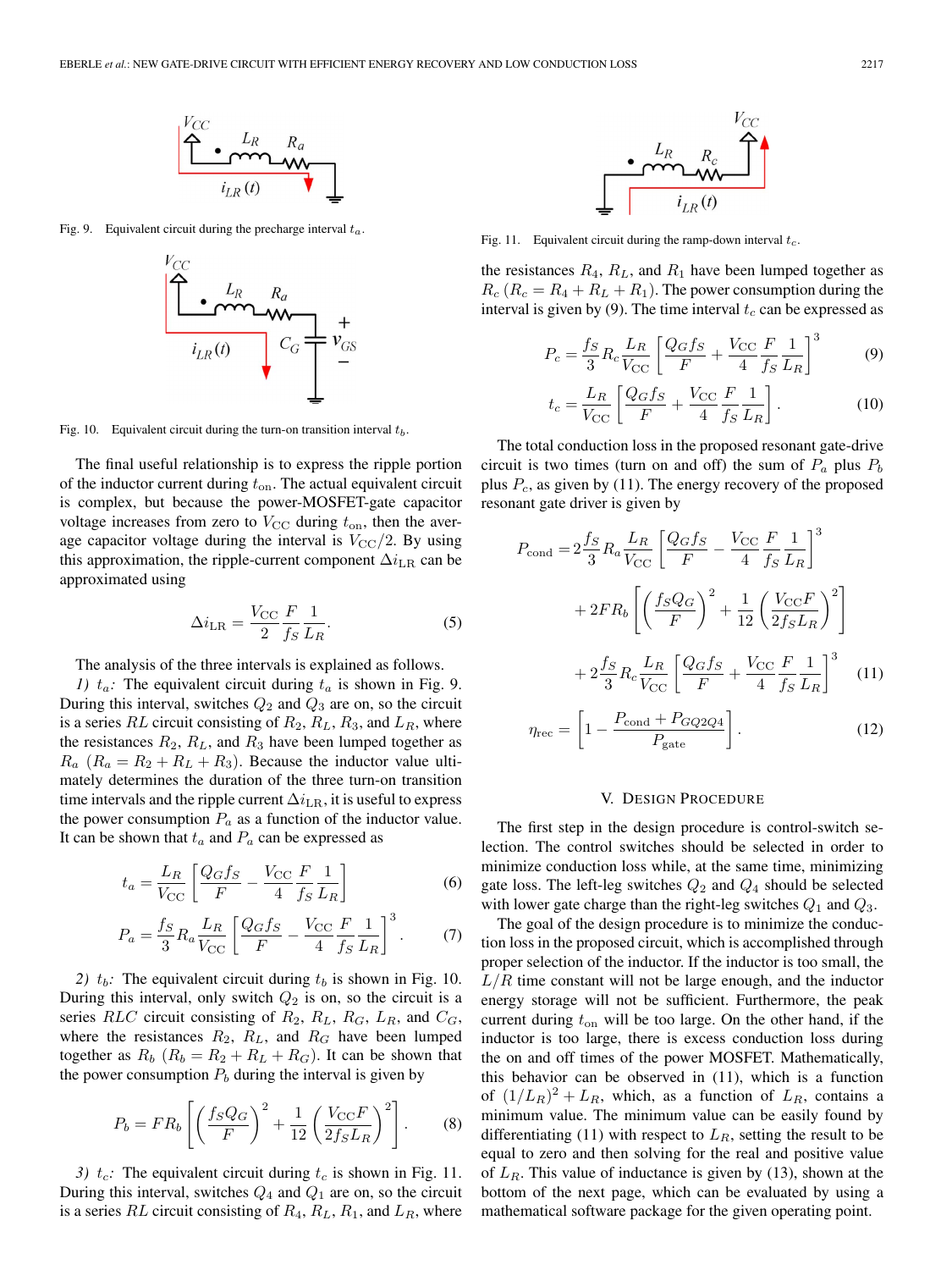| Label           | Part#          | $R_{DS}$ $\omega$<br>$V_{GS}$ =5V<br>$ \Omega $ | $Q_G$ @<br>$V_{DS}$ =0V<br>[nC] | $Q_G @$<br>$\rm V_{DS}$ =5V<br>$\left[ nC\right]$ | $R_G$<br>$\Omega$      |
|-----------------|----------------|-------------------------------------------------|---------------------------------|---------------------------------------------------|------------------------|
| Q               | <b>IRF6691</b> | NA                                              | 2(40)<br>$= 80$<br>$(Q_G)$      | NA                                                | $0.6/2=0.3$<br>$(R_G)$ |
| $Q_I$           | <b>FDN342P</b> | 0.06(R <sub>1</sub> )                           | NA                              | 6.5 $(Q_{GI})$                                    | NA                     |
| $\mathcal{Q}_3$ | <b>FDN335N</b> | $0.06(R_3)$                                     | NA                              | 1.75 $(Q_{G3})$                                   | NА                     |
| $\mathcal{Q}_2$ | FDN358P        | $0.15(R_2)$                                     | NA                              | 3.5 $(Q_{G2})$                                    | NA                     |
| Q4              | NDS351AN       | $0.09(R_4)$                                     | NA                              | 1.25 $(Q_{G4})$                                   | NA                     |

TABLE I SWITCH PARAMETERS FOR THE RESONANT GATE DRIVER

After calculating the optimal inductor value, shown in (13), the delay times  $t_a$ ,  $t_b$ , and  $t_c$  should be calculated by using (4), (6), and (10), respectively, in order to determine the required delay times for the logic.

## VI. DESIGN EXAMPLE

A switching power converter is designed to operate at 1.5 MHz to deliver power to a 35-A load at 1 V. Two pairs of synchronous-rectifier (SR) power MOSFETs are used in the rectifier stage. The SRs are driven by a 5-V source. The power MOSFET  $Q$  and control switches  $Q_1 - Q_4$  were selected, and their relevant parameters are given in Table I. The turn-on transition time was selected to be 10% of the switching period, corresponding to  $F = 0.1$ . The control switches were selected with the guideline that their gate charge should be less than 10% of that for the power MOSFET being driven. In addition, minimal  $R_{DS}$  devices were desired to minimize conduction loss in the driver circuit (the goal in selection was to keep the  $R_{DS}$ below 500 m $\Omega$ ). The tradeoff in the selection process is between gate charge and  $R_{DS}$ . Because  $Q_2$  and  $Q_4$  switch at three times the switching frequency, lower gate-charge and higher  $R_{DS}$ devices were selected in comparison to  $Q_1$  and  $Q_3$ .

Using the parameters in the tables along with (13), the optimal inductance value is  $L_R = 170$  nH. Rounding to the nearest 5 ns, the required transition times were calculated to be  $t_a = 25$  ns using (6),  $t_b = t_{on} = 65$  ns using (4), and  $t_c = 55$  ns using (10), corresponding to the required delay times of  $t_1$  = 25 ns  $(t_a)$ ,  $t_2 = 95$  ns  $(t_a + t_b)$ , and  $t_3 = 155$  ns  $(t_a + t_b + t_c)$ for the PWM signal. Circuit parameters used to calculate the optimal inductance value and conduction loss are summarized in Table II.

The total conduction loss in the driver is 188 mW, which is calculated by using (11). The additional gate loss attributed to  $Q_2$  and  $Q_4$  is 107 mW, which is calculated by using (2), for a total driver loss of 295 mW. There is no additional switching loss in the proposed driver in comparison to a conventional driver because  $Q_1$  and  $Q_3$  switch with ZVS. Since two drive circuits are required for the converter because there are two

TABLE II ADDITIONAL CIRCUIT PARAMETERS FOR THE RESONANT GATE DRIVER

| Label | Value                           |
|-------|---------------------------------|
| Vсс   | 5V                              |
|       | 0.1                             |
| Íς    | 1.5MHz                          |
| $R_L$ | $0.05\Omega$                    |
| $R_a$ | $R_2+R_1+R_3=0.26\Omega$        |
| $R_h$ | $R_2+R_L+R_G=0.5\Omega$         |
| $R_c$ | $R_4 + R_1 + R_1 = 0.29 \Omega$ |

pairs of SRs, the total-conduction-loss and additional-gateloss quantities are doubled and therefore become 376 and 214 mW, respectively. The total loss using the proposed method would be 590 mW. The total gate loss using conventional gate drivers would be 1.2 W, which is calculated by using (1) with four IRF6691 SRs in the rectifier. Therefore, if the core loss of the inductors is neglected, the proposed gate driver recovers 51% of the gate energy. Given the small inductance, air core inductors can be used, so the core loss would be zero. The total power saving is 0.61 W for the given application, which represents 2% of the total load power, which is significant in view of the high operating efficiencies of present-day converters.

It is also noted that the results given are for a 5-V gate-drive voltage. Because many converters operate with 8–12-V gatedrive voltage, gate loss can be several watts. In this case, the gate energy recovery is even larger. This benefit can be observed from (11), where the dominant first and third terms are inversely proportional to  $V_{\text{CC}}$  and can be observed later in Section VII where the energy recovery at 12 V improves to above 60% in comparison to 51% at 5-V gate-drive voltage.

#### VII. IMPACT OF  $R_G$  and Practical Issues

## *A. Impact of* R<sup>G</sup>

One of the greatest sources of loss is due to the power-MOSFET internal gate resistance  $R_G$ . Because power MOSFETs use a poly gate material, the gate resistance is high. The impact of  $R_G$  on gate energy recovery is shown in Fig. 12 at 5-V gate-drive voltage using the circuit parameters from Section VI. In addition, a curve has been provided for 12-V gate-drive voltage. It is clear that as  $R_G$  increases, gate energy recovery decreases linearly. The design-example operating point, with 51% energy recovery, is noted in the figure.  $R_G =$ 0.3 Ω because two IRF6691 MOSFETs have 0.6- $\Omega$  R<sub>G</sub> each in parallel.

In the RF field, metal-gate connections are often used to minimize gate loss. If this technology is adopted for power

$$
L_R = \frac{V_{\rm CC}}{Q_G} \left(\frac{F}{2f_S}\right)^2 \left(\frac{(R_a + R_c)^{2/3} + \left(4R_b + R_c - R_a + 2\sqrt{-R_cR_a + 4R_b^2 + 2R_bR_c - 2R_bR_a}\right)^{2/3}}{(R_a + R_c)^{1/3}\left(4R_b + R_c - R_a + 2\sqrt{-R_cR_a + 4R_b^2 + 2R_bR_c - 2R_bR_a}\right)^{1/3}}\right)
$$
(13)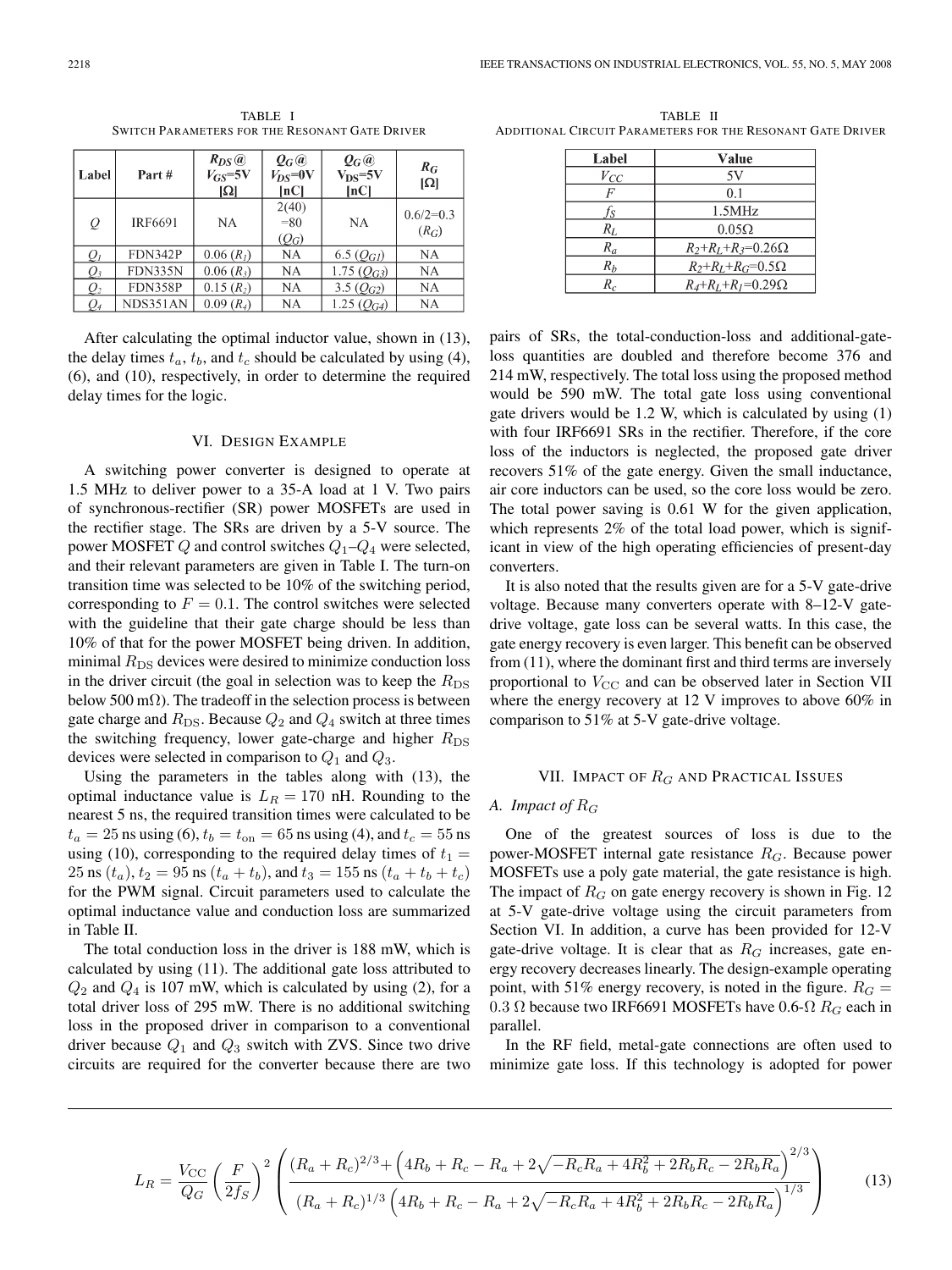

Fig. 12. Gate energy recovery as a function of power-MOSFET gate resistance.

MOSFETs, the energy savings of the proposed driver will improve significantly.

#### *B. Inductor and Timing Tolerances*

One of the benefits of the proposed driver is that it behaves like a conventional driver with extra dead time so that the power-MOSFET gate is clamped high or low by the driver switches. This complementary behavior of the control switches makes the driver very robust.

One common issue in implementation is inductor tolerance. In the proposed driver, if the inductor is undersized, the power-MOSFET gate will charge and discharge quicker than expected. If the gate voltage reaches the supply rails during the dead time between  $Q_1$  and  $Q_3$ , then the body diodes of  $Q_1$  and  $Q_3$  clamp the voltage high at turn on and low at turn off.

Similarly, if the driver delay times are not optimized, the complementary nature of the control for  $Q_1$  and  $Q_3$  will ensure that the driver operates properly. If the precharge interval  $t_a$ is too short, the inductor will not be able to supply sufficient energy during  $t_{\text{on}}$ ; however, the remaining energy will be supplied to the gate immediately when  $Q_1$  is turned on. If  $t_a$  is too long, the inductor will charge the power-MOSFET gate to  $V_{\rm CC}$  quickly during  $t_{\rm on}$ , and the remaining inductor energy will be sent to the supply voltage using the clamping characteristics of the body diode of  $Q_1$ . If the turn-on time  $t_{on}(t_b)$  is too short, the remaining gate charge is supplied immediately when  $Q_1$  is turned on. If  $t_{on}$  is too long, the gate voltage of  $Q$  is clamped to the supply by the body diode of  $Q_1$ . If  $t_c$  is too short, the excess inductor current returns to the supply through the body diodes of  $Q_4$  and  $Q_1$ . If  $t_c$  is too long, a small negative current will build up in the inductor, but it is returned to the supply voltage when  $Q_4$  turns off and  $Q_2$  turns on.

#### *C. Range of Duty Cycle Operation*

Due to the nearly complementary control of the driver switches  $Q_1$  and  $Q_3$ , the proposed driver can operate over a wide range of duty cycles from 0% on the low end to 100% on the high end. The only precaution that needs to be taken



Fig. 13. Key waveforms of the proposed driver used at 1.5-MHz switching frequency. [First (top)]  $Q_1$  and  $Q_3$  gating signals (10 V/div and 80 ns/div). (Second)  $Q_2$  and  $Q_4$  gating signals (10 V/div). (Third) Power-MOSFET gate voltage (5 V/div). [Fourth (bottom)] Inductor current (1 A/div).



Fig. 14. Key waveforms of the proposed driver used, illustrating the turn-on details at 1.5-MHz switching frequency. [First (top)]  $Q_1$  and  $Q_3$  gating signals (10 V/div and 20 ns/div). (Second)  $Q_2$  and  $Q_4$  gating signals (10 V/div). (Third) Power-MOSFET gate voltage (5 V/div). [Fourth (bottom)] Inductor current (1 A/div).

to mitigate problems with extreme duty-cycle operation is to ensure that  $Q_2$  and  $Q_4$  do not conduct simultaneously, which can be accomplished with simple logic.

#### VIII. EXPERIMENTAL RESULTS

The proposed driver was built and tested using the same parameters that were given in the design example. The key waveforms are shown in Fig. 13. The top two waveforms are the gating signals for  $Q_1$  and  $Q_3$ . The second pair of waveforms is composed of gating waveforms for  $Q_2$  and  $Q_4$ . It is noted that there is about 5 ns of dead time between these waveforms. The third waveform is the power-MOSFET gate–source voltage for the two IRF6691 MOSFETs. The bottom waveform is the driver inductor current. The average gate-drive supply current was measured to be 65 mA, which represents a total loss in the circuit of 325 mW, agreeing well with the value of 295 mW calculated in the design example.

Waveforms of the turn-on transition are shown in Fig. 14. The inductor-current precharge time  $t_a$ , turn-on time  $t_{on}$ , and energy return time  $t_c$  are clearly evident in the inductor-current waveform. The experimental times of  $t_a = 25$  ns,  $t_{on} = 60$  ns, and  $t_c = 55$  ns agree well with the calculated values of 25, 65,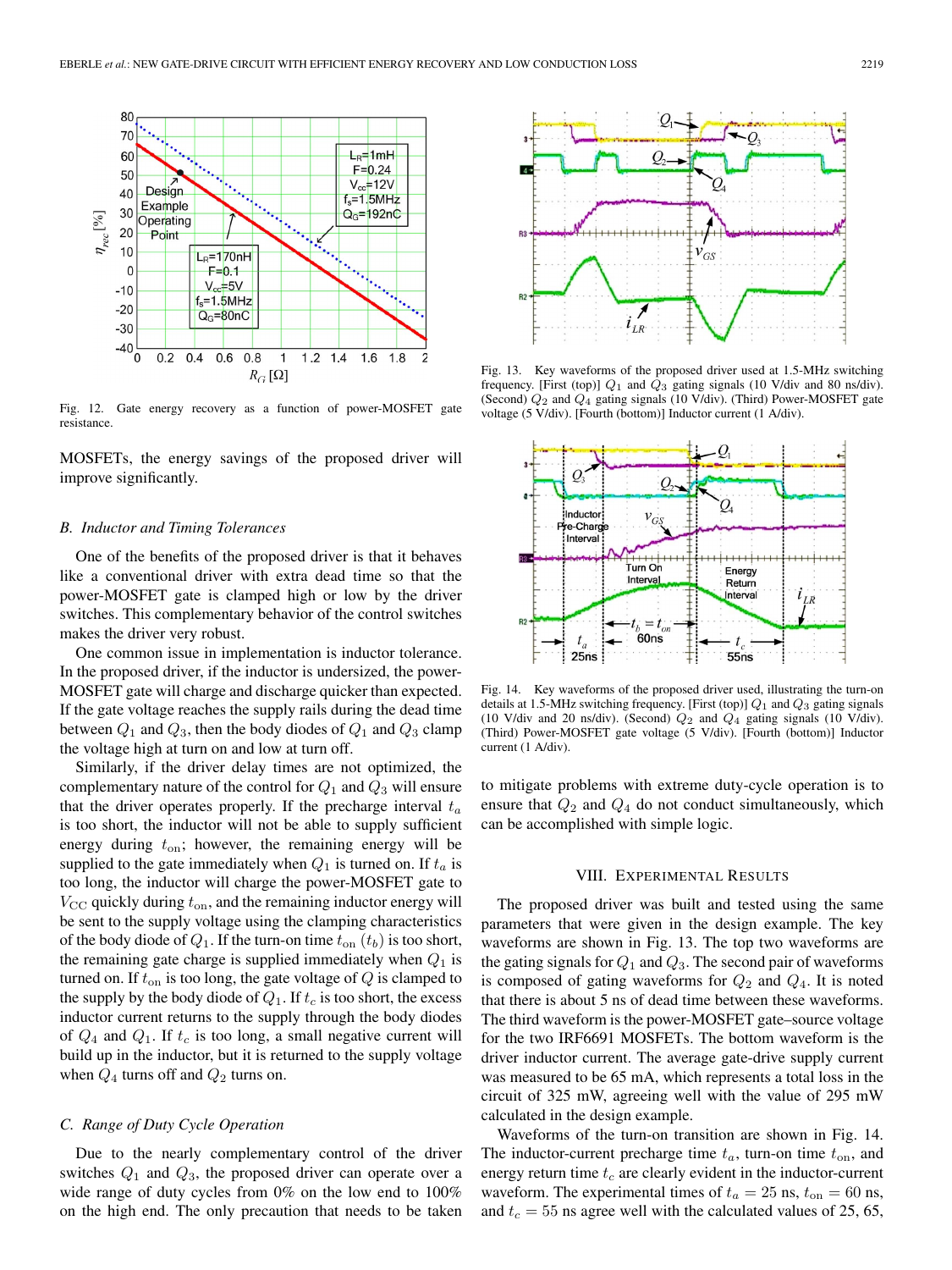and 55 ns, respectively. It is noted that the energy return time is about 10 ns long, so the inductor current goes slightly negative as explained in Section VII.

## IX. CONCLUSION

A new resonant gate-drive circuit has been proposed, which solves all three of the problems that are common to existing resonant gate drivers. These problems include the following: 1) high conduction losses during the ON and OFF states of the switch being driven; 2) slow turn-on and turn-off transitions due to the use of an inductance in series with the charging circuit, which begins charging and discharging the gate with zero initial current; and 3) a lack of  $Cdv/dt$  immunity due to a lack of active clamping at the gate of the device being driven. Furthermore, the inductor used in the proposed method is quite small and is typically approximately 10% of the size of the inductor required in [1].

The logic circuit required to generate the control-switch gating signals has also been presented. A simple design procedure has been included in this section in order to determine the optimum inductor value and delay times. A loss analysis, a design example, and experimental results have been presented. The experimental waveforms agree with the theory, and good agreement was achieved between the loss-analysis calculations (295-mW driver loss) and the experimental results (325-mW driver loss).

#### **REFERENCES**

- [1] T. Senanayake and T. Ninomiya, "An improved topology of inductorswitching DC–DC converter," *IEEE Trans. Ind. Electron.*, vol. 52, no. 3, pp. 869–878, Jun. 2005.
- [2] C.-M. Wang, "Novel zero-voltage-transition PWM DC–DC converters," *IEEE Trans. Ind. Electron.*, vol. 53, no. 1, pp. 254–262, Feb. 2006.
- [3] R.-J. Wai, L.-W. Liu, and R.-Y. Duan, "High-efficiency voltage-clamped DC–DC converter with reduced reverse-recovery current and switchvoltage stress," *IEEE Trans. Ind. Electron.*, vol. 53, no. 1, pp. 272–280, Feb. 2006.
- [4] R.-J. Wai, L.-W. Liu, R.-Y. Duan, and Y.-R. Chang, "High-efficiency DC–DC converter with high voltage gain and reduced switch stress, *IEEE Trans. Ind. Electron.*, vol. 54, no. 1, pp. 354–364, Feb. 2007.
- [5] B. Choi, W. Lim, S. Bang, and S. Choi, "Small-signal analysis and control design of asymmetrical half-bridge DC–DC converters," *IEEE Trans. Ind. Electron.*, vol. 53, no. 2, pp. 511–520, Apr. 2006.
- [6] W. Eberle, Y. Han, S. Ye, and Y. F. Liu, "An overall study of the asymmetrical half-bridge with unbalanced transformer turns under current mode control," in *Proc. IEEE Appl. Power Electron. Conf.*, 2004, pp. 1083–1089.
- [7] D. Maksimovic, "A MOS gate drive with resonant transitions," in *Proc. IEEE Power Electron. Spec. Conf.*, 1991, pp. 527–532.
- [8] Z. Yang, S. Ye, and Y. F. Liu, "A new dual channel resonant gate drive circuit for synchronous rectifiers," in *Proc. IEEE Appl. Power Electron. Conf.*, 2006, pp. 756–762.
- [9] Z. Yang, S. Ye, and Y. F. Liu, "A new resonant gate drive circuit for synchronous buck converter," in *Proc. IEEE Appl. Power Electron. Conf.*, 2006, pp. 52–58.
- [10] Y. Ren, M. Xu, and F. C. Lee, "12 V VR efficiency improvement based on two-stage approach and a novel gate driver," in *Proc. IEEE Power Electron. Spec. Conf.*, 2005, pp. 2635–2641.
- [11] K. Xu, Y. F. Liu, and P. C. Sen, "A new resonant gate drive circuit with centre-tapped transformer," in *Proc. IEEE Ind. Electron. Conf.*, 2005, pp. 639–644.
- [12] H. L. N. Wiegman, "A resonant pulse gate drive for high frequency applications," in *Proc. IEEE Appl. Power Electron. Conf.*, 1992, pp. 738–743.
- [13] S. H. Weinberg, "A novel lossless resonant MOSFET driver," in *Proc. IEEE Power Electron. Spec. Conf.*, 1992, pp. 1003–1010.
- [14] B. S. Jacobson, "High frequency resonant gate drive for a power MOSFET," in *Proc. High Freq. Power Convers. Conf.*, 1993, pp. 133–141.
- [15] K. Yao and F. C. Lee, "A novel resonant gate driver for high frequency synchronous buck converters," *IEEE Trans. Power Electron.*, vol. 17, no. 2, pp. 180–186, Mar. 2002.
- [16] L. Faye and Q. Jinrong, "Gate driver apparatus having an energy recovering circuit," U.S. Patent 6 650 169 B2, Nov. 18, 2003.
- [17] Y. Chen, F. C. Lee, L. Amoroso, and H. Wu, "A resonant MOSFET gate driver with efficient energy recovery," *IEEE Trans. Power Electron.*, vol. 19, no. 2, pp. 470–477, Mar. 2004.
- [18] R. L. Steigerwald, "Lossless gate driver circuit for a high frequency converter," U.S. Patent 5 010 261, Apr. 23, 1991.
- [19] J. Diaz, M. A. Perez, F. M. Linera, and F. Aldana, "A new lossless power MOSFET driver based on simple DC/DC converters," in *Proc. IEEE Power Electron. Spec. Conf.*, 1995, pp. 37–43.
- [20] I. D. de Vries, "A resonant power MOSFET/IGBT gate driver," in *Proc. IEEE Appl. Power Electron. Conf.*, 2002, pp. 179–185.



**Wilson Eberle** (S'98–M'07) received the B.Sc. and M.Sc. degrees from the Department of Electrical and Computer Engineering, Queen's University, Kingston, ON, Canada, in 2000 and 2003, respectively, where he is currently working toward the Ph.D. degree under the supervision of Dr. Y.-F. Liu and Dr. P. C. Sen.

From 1997 to 1999, he was an Engineering Co-op Student with Ford Motor Company, Windsor, ON, for three summer periods. He is the holder of one U.S. and other international patents pending and

has authored over 20 technical papers published in conference proceedings and in IEEE journals. His research interests include high-efficiency, high-powerdensity, low-power dc–dc converters, digital control techniques for dc–dc converters, electromagnetic interference filter design for switching converters, and resonant gate-drive techniques for dc–dc converters.

Mr. Eberle is a recipient of the Ontario Graduate Scholarship and has received awards from the Power Source Manufacturers Association and the Ontario Centres of Excellence to present papers at conferences.



**Yan-Fei Liu** (M'94–SM'97) received the B.Sc. and M.Sc. degrees from the Department of Electrical Engineering, Zhejiang University, Hangzhou, China, in 1984 and 1987, respectively, and the Ph.D. degree from the Department of Electrical and Computer Engineering, Queen's University, Kingston, ON, Canada, in 1994.

Since August 1999, he has been with the Department of Electrical and Computer Engineering, Queen's University, as an Associate Professor. Prior to this, from February 1994 to July 1999, he was

a Technical Advisor with the Advanced Power System Division, ASTEC (formerly Nortel Networks), where he was responsible for high-quality design, new products, and technology development. His research interests include digital-control technologies for dc–dc switching converters and ac–dc converters with power-factor correction, electromagnetic interference filter design methodologies for switching converters, topologies and controls for high switching frequency, low-switching-loss converters, modeling and analysis of core and copper losses for high-frequency planar magnetics, topologies and control for voltage-regulator module, and large-signal modeling of switching converters.

Dr. Liu received the Golden Apple Teaching Award and Premiere's Research Excellence Award from Queen's University in 2000 and 2001, respectively. He is also the recipient of the "1997 Award in Excellence in Technology" from Nortel.